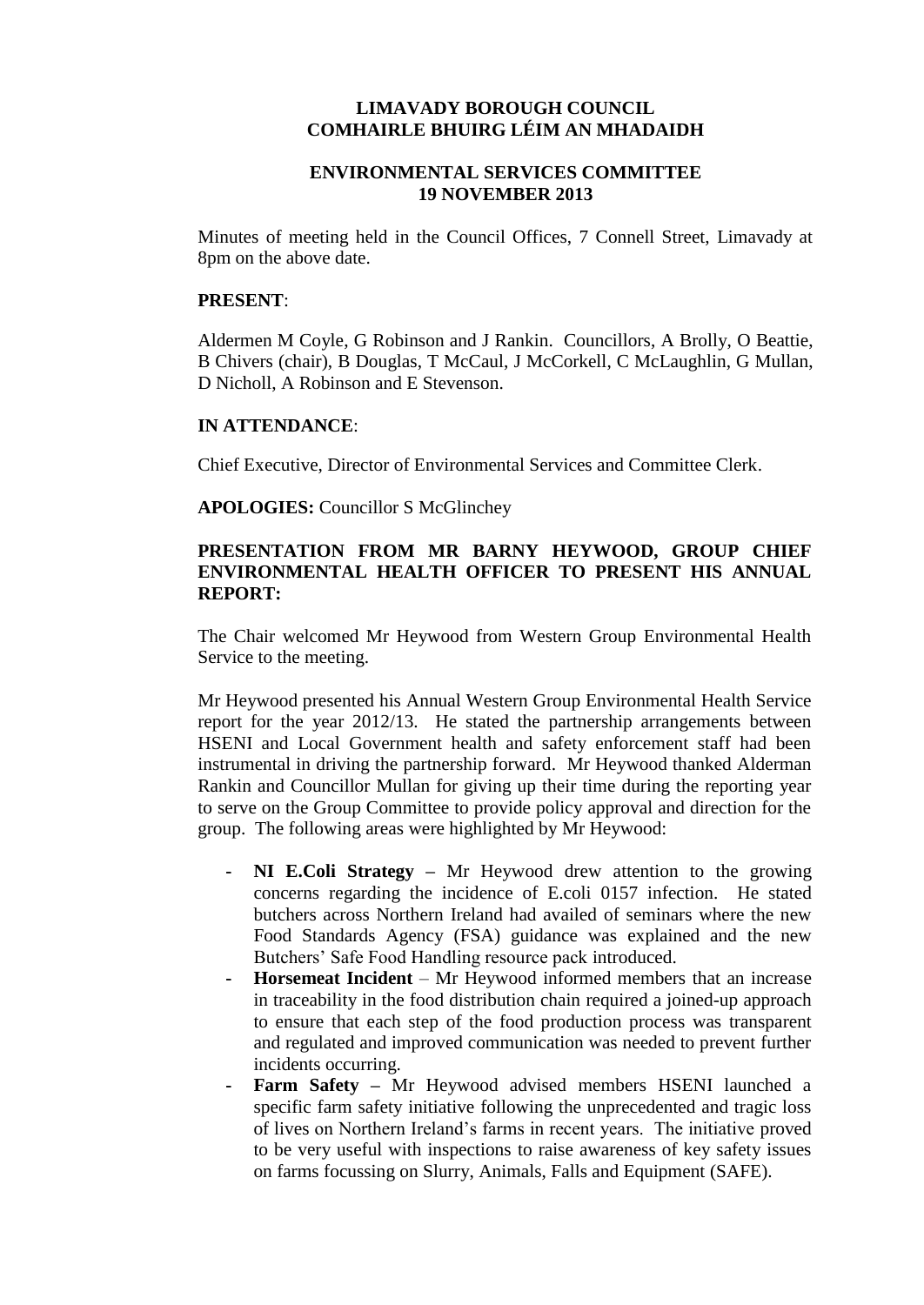- **- Welfare of Animals Act –** Mr Heywood informed members additional staff were being introduced to provide capacity to deal with the level of complaints regarding the welfare of animals.
- **- Carbon Monoxide Monitors –** Mr Heywood articulated concerns that were raised in 2011/12 when a Limavady based business imported a large quantity of non-compliant Carbon Monoxide alarms. He stated follow-up action was currently being undertaken in partnership with the relevant Home Authority or Primary Authority, with action including Product Recall / Rapex alerts.
- **Part-worn Tyres -** Mr Heywood highlighted the safety concerns surrounding part-worn tyres stating it was not a well-controlled industry.

The Chair thanked Mr Heywood for attending the meeting.

#### **MINUTES:**

The minutes of meeting dated 15 October 2013 were approved on the proposal of Councillor T McCaul, seconded by Councillor J McCorkell.

## **MATTERS ARISING:**

**Page 2 – Oil Brokerage Schemes to Combat Fuel Poverty:** The Director of Environmental Services informed members the launch of the Oil Brokerage Scheme would take place on 27 November 2013 in The Braid, Ballymena and the Mayor had been invited to attend.

# **DIRECTOR OF ENVIRONMENTAL SERVICES REPORTS – NOVEMBER 2013:**

## *Building Control Department:*

The Director of Environmental Services presented the Building Control Report which detailed applications approved, acknowledged, issued and rejected between 1 October and 31 October 2013. The items for information were noted and the report was approved on the proposal of Alderman M Coyle, seconded by Councillor G Mullan subject to the following:

**The Local Government (Miscellaneous Provisions) (NI) Order 1995 – Street Naming and Property Numbering Policy:** The Director of Environmental Services informed members an application had been received from Lynwood Eco Homes for the naming of a development at Bovally, Limavady and stated the first choice was Broighter Gardens and second choice Drummond View. Members agreed on Broighter Gardens as the chosen name for the development.

#### *Environmental Health Department:*

The Director of Environmental Services presented the Environmental Health Report which detailed information relating to Health, Safety & Wellbeing, Licensing & Regulatory, Street Trading, Western Group and Work Activity. The report and recommendations were approved on the proposal of Alderman M Coyle, seconded by Councillor B Douglas subject to the following:

**Unlicensed Dog - LR522/523-2013:** It was agreed if the two fixed penalties were not paid by 21 November 2013 the case would be referred to Council's